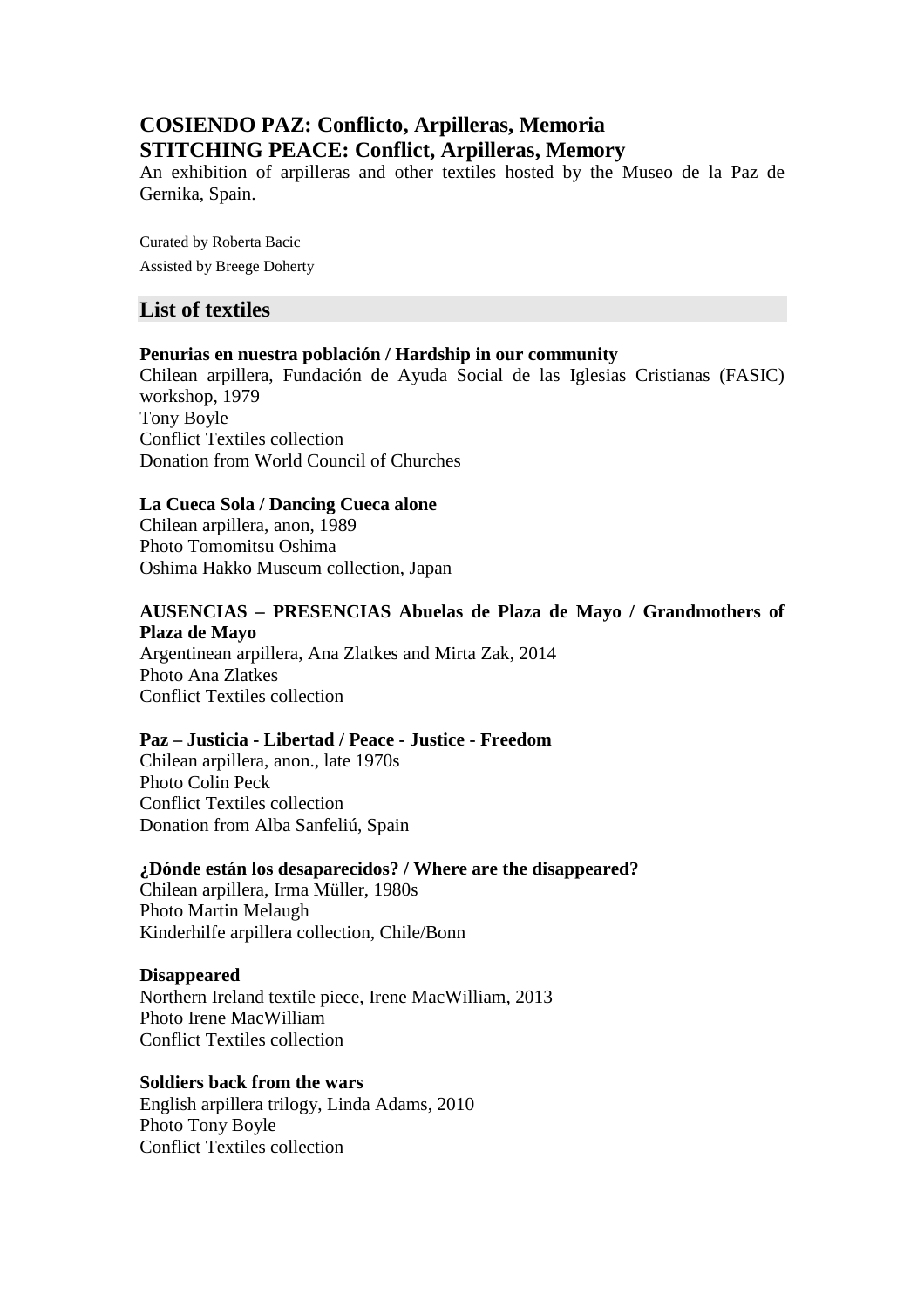### **No al plebiscito, No podemos ni opinar / No to the plebiscite, we are not allowed our opinion**

Chilean arpillera, anon., 1980 Photo Martin Melaugh Conflict Textiles collection,

### **Hay Golpe de Estado / There is a Coup d'Etat**

Chilean arpillera, anon., 1989 Photo Martin Melaugh Professor Masaaki Takahashi collection, Japan

#### **Ayuno/Fasting**

Chilean arpillera, María López, 1990 Photo Martin Melaugh Oshima Hakko Museum collection, Japan

#### **Queremos Democracia / We want democracy**

Chilean arpillera, Vicaría de la Solidaridad, 1988 Photo Martin Melaugh Conflict Textiles collection Donation from Seán Carroll, USA

# **No a las alzas / No a la dictadura / Basta de hambre / No to inflation / No to dictatorship / Enough of hunger**

Chilean arpillera, anon., c1980 Photo Martin Melaugh Conflict Textiles collection Donation from Fátima Miralles, Spain

### **Paro de los estudiantes chilenos / Chilean students strike**

Chilean arpillera, Pamela Luque, 2012 Photo Rory Mc Carron Conflict Textiles collection Donation from Pamela Luque, Chilean residing in Ireland

#### **Cimarrón / Runaway slave**

Colombian arpillera, Mujeres tejiendo sueños y sabores de paz, 2010 Photo Martin Melaugh Conflict Textiles collection,

### **Movimiento contra la tortura / Movement against torture**

Chilean arpillera, anon., 1989 Photo Martin Melaugh Oshima Hakko Museum collection, Japan

#### **Violar es un crimen / Rape is a crime**

Peruvian arpillera from *Mujeres Creativas* workshop, 1985 Replica by FCH, *Mujeres Creativas* workshop, Peru, 2008 Photo Martin Melaugh Conflict Textiles collection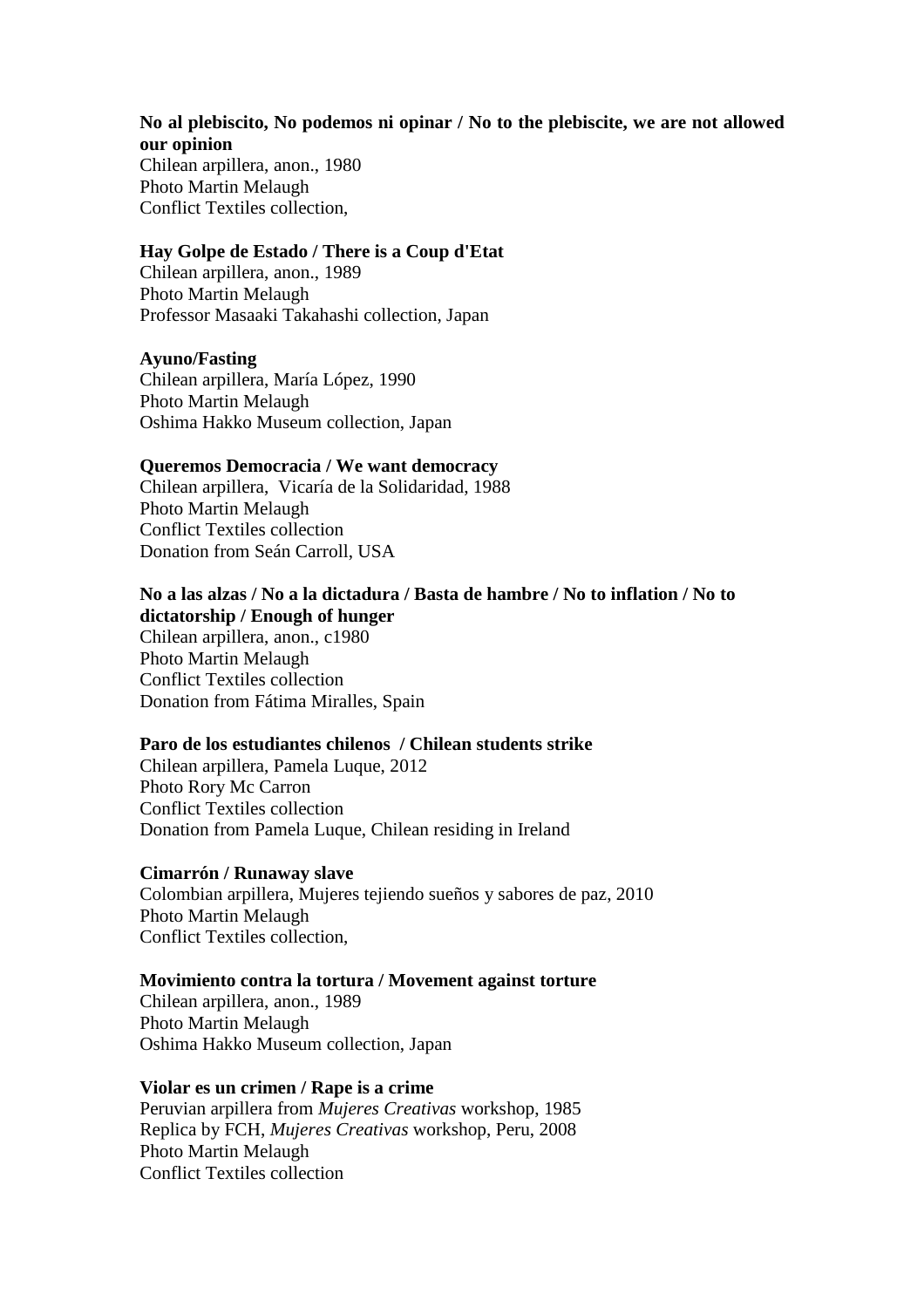#### **Somos Mujeres cesantes / We are unemployed women**

Chilean arpillera, anon., c1980 Photo Martin Melaugh Theresa Wolfwood collection, Canada

#### **Cacerolazo / Women banging their pots**

Chilean arpillera, Felicia, 1988 Photo Martin Melaugh Oshima Hakko Museum collection, Japan

#### **Toma de terrenos en los barrios de Lima / Squatters in the shantytowns of Lima**

Peruvian arpillera, *Mujeres Creativas* Workshop, 1986 Replica, *Mujeres Creativas* Workshop, 2008 Photo Martin Melaugh Conflict Textiles collection

#### **Encadenamiento / Women chained to parliament gates**

Chilean arpillera, anon., late 1980s Martin Melaugh Kinderhilfe arpillera collection, Chile/Bonn

#### **No a la impunidad / No to impunity**

Chilean arpillera, anon., 1980s Photo Tony Boyle Conflict Textiles collection Donation from Lala & Austin Winkley, England

#### **Landmines**

German arpillera by Heidi Drahota, 2014 Photo Heidi Drahota Heidi Drahota collection, Germany

#### **Peace Dove**

Northern Ireland wall hanging, Irene MacWilliam, 1987 Photo Irene MacWilliam Roberta Bacic collection Donation from the artist

# **The day we will never forget**

Zimbabwean arpillera, 2012 Killarney Girls, Collective work facilitated by Shari Eppel Solidarity Peace Trust Zimbabwe, Photo Shari Eppel Conflict Textiles collection Donation from Killarney Girls